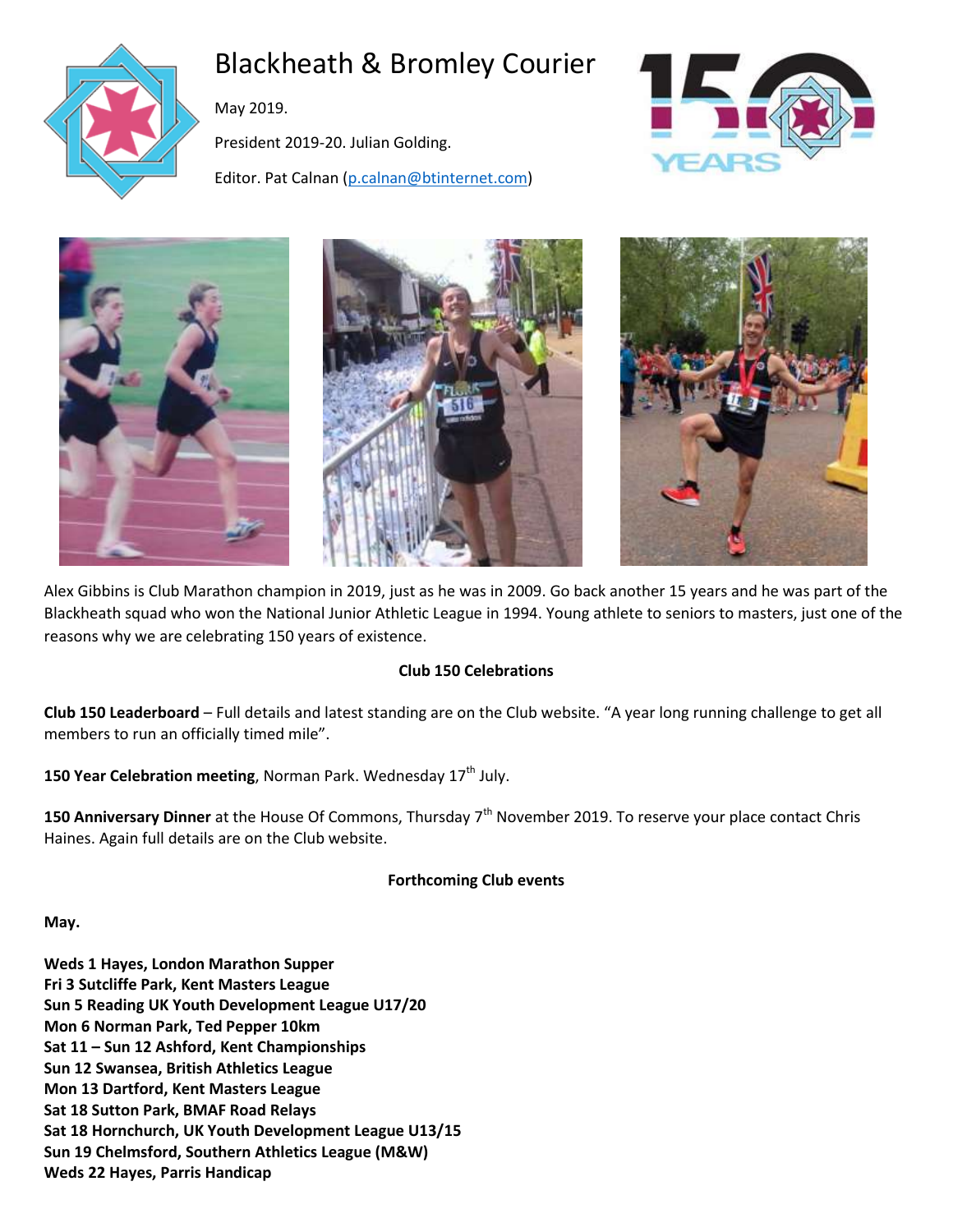**Sun 26 Crawley UK Youth Development League U17/20 Weds 29 Club 3000m championships Weds 29 Club 3000m walk championships Fri 31 Tonbridge Kent Masters League**

#### **June**

**Sat 1 – Sun 2. Bedford. SEAA Senior and Under 20 champs Sun 2 Tonbridge. Kent Young Athletes League Mon 3 Norman Park. Club Champs and Open Meeting Sat 8 Ashford, Kent Schools Sun 9 Allianz Stadium (Copthall in old money), British Athletics League Sun 9 Leigh, UK Womens League Mon 10 Medway Park, Kent Masters League Weds 12 Norman Park, Club 10,000m championships. Sat 15 Harrow, Southern Athletics League Sun 16 Horwich, BMAF 5km and 5km walk road championships Sun 16 Lee Valley, South Of England Masters T&F Championships Mon 17 Norman Park, Club Champs & Open Meeting Weds 19 Hayes, Parris Handicap Sat 22 – Sun 23 Bedford EA U20/U23 Championships. Sun 23 Reading, Youth Development League U13/U15. Weds 26 Dartford, KCAA M10km/W3km Champs Sat 29 – Sun 30 Hull, BMAF Combined Events Sun 30 Allianz Stadium, UK Youth Development League**

**Social**

**22nd May. BBQ** after Parris Handicap

**10th June. Fundraising Evening.** Talk by Dick Griffin, former Protection officer to the Queen. Tickets £5 from Claire Austridge.

**19th June. BBQ** after Parris Handicap.

# **Results for April 2019**

# **3/4/19**

**"Battle of the North" (Manchester Met v Leeds Beckett).** 1000. 1. Alex Botterill 2.28.44, 2. James Habergham 2.32.87. Mile. 1. Josh Schofield 4.20.55. Shot. 3. James Habergham 6.70.

**City Of Norwich Pre Season Open**. Discus. Gemma Vickery 23.30. Hammer. Gemma Vickery 50.95.

**Watford Open Meeting**. 3000 mx1. 16. Hannah Clark 10.29.96, 23. Ellie Osmond 11.12.76

**6/4/19**

**ERRA 12 stage road relays, Sutton Coldfield.** 1. Leeds City 4.12.21 inc Leg 7. Phil Sesemann 26.02, Leg 11. Graham Rush 25.52, both  $2^{nd}$  claim.

**Battle Of The Bayou, Baton Rouge LA, USA.** 400. 5. Katy Ann McDonald 56.25.

**Sam Howell Invitational, Princeton NJ, USA**. 100H. R3. 1. Isabella Hilditch 13.83 (-0.3). Triple Jump. 1. Kerri Davidson 12.20 (0.0)

**Lee Valley Open**. Men. 100. R9. 6. Christopher Swinfen (U20) 12.66w (3.8). R10. 7. Benjamin Platt (U15) 12.88w (3.6). R14. 1. Reece Nelson (U17) 11.75w (3.5). 200. R5. Reece Nelson 23.01w (4.1). 400. R4. 4. Christopher Swinfen 57.89. 800. R1. 9. Matthew Francis 2.06.61. 400 Hurdles. R1. 1. Bailey Stickings 53.68. Javelin. Seniors. 5. Pedro Gleadall 43.17. Under 15s. 3. Ben Platt 40.25. Under 13s. Max Kennedy 24.71. Women. 100. R1. 1. Amber Anning (U20) 11.71w (3.8). R3. 7. Olivia Knight (U20) 13.66w (3.1). R9. 3. Tallulah Ndikanwu (U13) 14.74w (3.6). 800. R1. 7. Faith Mpassy (U15) 2.26.87. R2. 4. Tallulah Ndikanwu 2.37.62. 100 hurdles. U20. R1. 4. Mallory Cluley 14.24w (2.5). R2. 2. Zoe Austridge 15.60w (3.8). 300 hurdles. U17. R2. Kelsey Pullin 47.41. R3. Ella Brown 49.56. 400 hurdles. R3. 3. Holly Platt (U20) 74.26. High Jump. Mx 2. 6. Faith Mpassy (U15) 1.35. Pole Vault. Mx. 8. Jenny Sheasby 2.35. Long Jump. 12. Holly Platt (U20) 4.30.

**Parkruns. Bromley**. 2 Blair Wilson 17.37, 4 Ifetobi Salako 18.05, 5 William Foxhall 18.09, 9 Roger Beswick 18.31, 11 Gareth Evans 18.46, 19 Stuart Cullum 19.15, 23 Ellie Osmond 19.19 (1st woman), 25 Thomas Sugden 19.22, 45 Danielle Critchley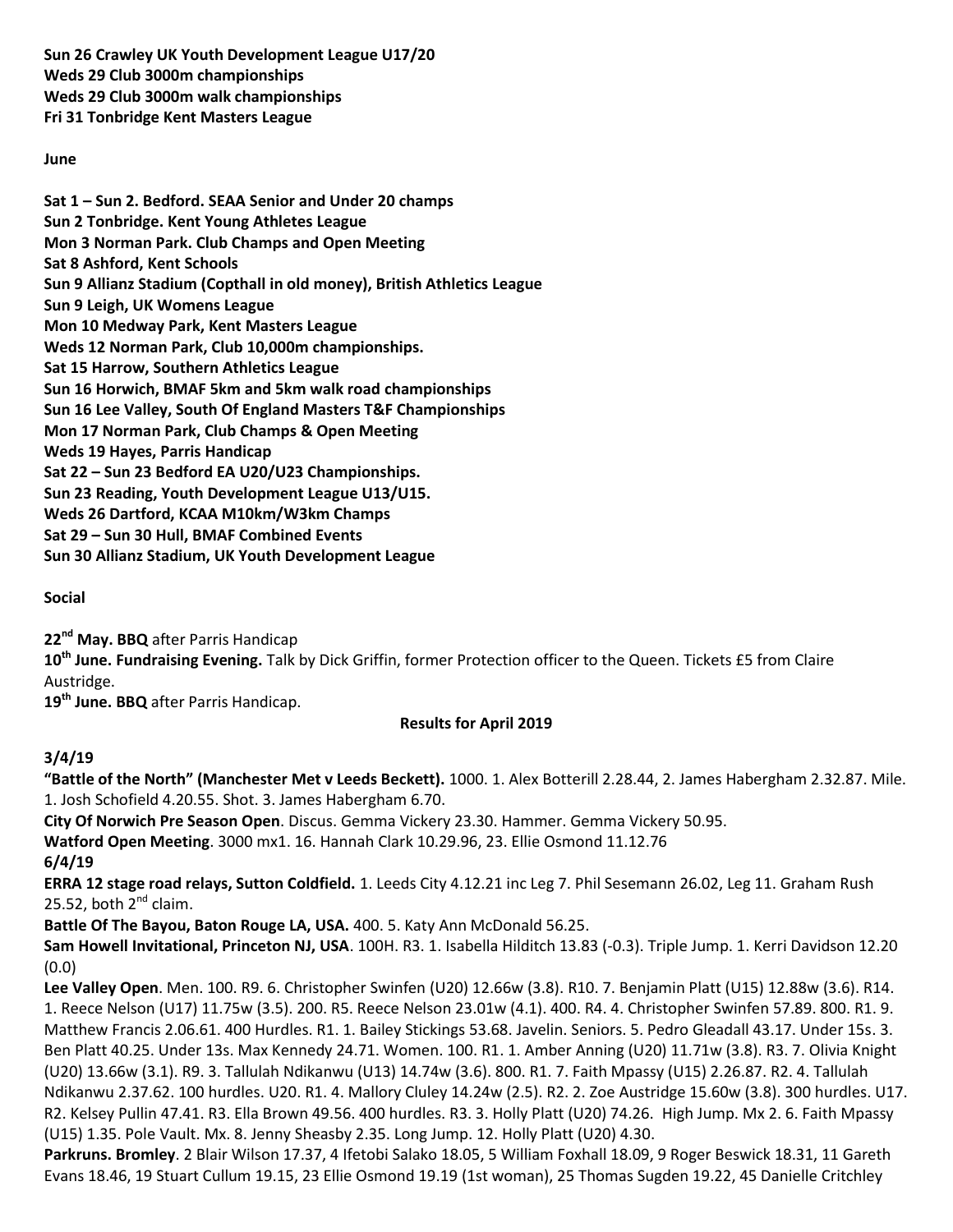20.13, 49 Steven Pairman 20.19, 50 Damian Hayes 20.20, 74 Megan Slattery 21.03, 111 Andy Tucker 22.02, 146 Iain Swatton 22.46, 160 Austin Adams 22.59, 172 Paul Kerekgyarto 23.14, 252 Ian Montgomery 24.55, 273 Sally Smith 25.26, 379 Jackie Montgomery 27.42, 407 Tom Leeson 28.03, 408 John Leeson 28.06, 426 Bernard Wilson 28.25, 522 Graham Smith 30.23. **Bexley**. 113 Chris Pike 25.47, 344 George Collins 32.40. **Greenwich**. 2 Ritchie Leccia 18.18. **Southampton**. 12 Jon Pairman 18.38. **Beckenham Place park**. 11 David Beadle 20.24, 12 Nigel Haffenden 20.34, 24 Sally Haffenden 21.56, 25 Rod Harrington 22.00, 111 Millie Haffenden 28.05. **Crystal Palace**. 4 Alex Loftus 19.36, 288 Luke Brett 32.56. **South Norwood**. 3 Marco Arcuri 17.57, 24 Ian Taylor 22.44, 90 Andrew Kingsmell 32.09, 92 Zoe Kingsmell 32.13. **Dulwich**. 158 James Morris 23.47. **Orpington**. 43 Gareth Griffin 25.27, 76 Mick Keene 27.57, 132 Karen Desborough 34.02. **Homewood**. 12 Zoe Wood 23.41 (1st woman). **Tonbridge**. 91 Mark Ellison 22.57. **Rising Sun park**. 66 Peter Hamilton 23.45. **Parke.** 2 Robert Perry 19.34, 97 Adrian Perry 41.39. **Peckham Rye**. 105 Peter Rogers 24.42. **Daventry.** 1 Joshua Schofield 15.26. **Malling**. 3 Steve Hough 19.29. **Exmouth**. 42 Bob Minting 22.55. **Clapham Common**. 204 James Cunningham 22.54. **Felixstowe**. 2 Steve Cooper 17.47, 368 Caroline Wootton 38.54. **Catford**. 23 Andrew Lawes 21.32, 86 Barry Wetherilt 26.14. **Alstervorland**. 48 James Perry 39.27

# **7/4/19**

**150 Leaderboard Mile Challenge.** 1. Sam Reardon 4.53.8, 2. Tom Desborough 5.18.0, 3. Tim Sowter 5.40.7,(Guest), 4. Megan Barlow 5.45.2, 5. Maria Salamanca 5.53.5, 6. Heath Griffin 5.54.3, 7. Rob Brown 6.05.9, 8. Ken Daniel 6.10.4, 9. Stuart Cullum 6.11.3, 10. Adrian Stocks 6.12.0, 11. Tim Soutar 6.16.3, 12. Matthew Sowter 6.18.0, 13. Andrew Lawes 6.19.5, 14. Andy Tucker 6.25.8, 15. John Leeson 6.40.0, 16. Isla Griffin 6.44.7, 17. Lily Bridgeman 6.50.2, 18. John E Turner 6.56.0, 19. Julian Golding 7.08.9, 20. Tom Leeson 7.09.9, 21. Helen Godsell 7.35.8, 22. Sally Smith 7.49.2, 23. Dick Griffin 7:53.1, 24. Justin Golding 8.15.1, 25. Abigail Smith 8.25.2 (race walked), 26. David Carton 8.29.5, 27. Samantha Golding 8.37.7, 28. Maz Turner 9.29.4, 29. Karen Desborough 9.52.4, 30. Mark Desborough 10.37.9, 31. Shaun Lightman 10.47.1 (race walked), 32. Chris Haines 12.30.2, 33. Rita White 15.58.6, 34. Sheila Griffin 16.50.9, 35. David White 16.50.9,

**Havering Spring Warm Up Meeting**. 800. R5. 1. Ellie Dolby (U17W) 2.22.95. 80H. 4. Jonathan Ellerton 17.59. 300 Hurdles. 1. Coleman Corry (U20) 40.53. Pole Vault. Mx 1. Barnaby Corry (U17M) 3.91, 4. Holly Platt (U20W) 2.60. Shot U13B. 2. Max Kennedy 6.35. Javelin. U13B. 3. Max Kennedy 28.86. Triple Jump. 1. Funminiyi Olajide (Thurrock – 2<sup>nd</sup> claim) 11.11. **Asics Greater Manchester Marathon**. 996. Carole Penlington 3.07.37 (3.03.23 chip), 3271. Jane Bradshaw 3.44.47 (3.29.12) **Hercules Wimbledon Young Athletes Open Meeting, Wimbledon**. 100. R7. 3. Daniel Jenkins (U13) 15.05 (0.0). R9. 2. Rayhan Mourtada (U13) 13.82 (0.4). 200. R3. Ryen Rennie (U13) 29.36 (0.2). R6. 5. David Jenkins 31.20 (0.6). R8. 2. Rayhan Mourtada 27.76. R9. 3. Rianna Rennie (U15G) 27.89. 800. R3. 1. Ted Marston (U13B) 2.35.70, 6. Madeleine Marston (U13G) 2.50.02. R5. 6. Sylvie Plaskow (U15G) 2.29.75. 1500. R2. 4. Emily Deveney (U13) 5.18.49. R3. 8 Hannah Clark (U15G) 5.02.17. Shot. 3. Rianna Rennie (U15G) 10.31, 4. Titibioluwa Akinrele (U17W) 9.32. Discus. 1. Titibioluwa Akinrele 26.90, Maya Fernandes (U15G) 21.33.

**Paddock Wood Half Marathon**. 46. Alex Gibbins 75.11, 89. Fintan Parkinson 80.09, 243. Paul Kerekgyarto 89.02, 249. Steve Pairman 89.28, 265. Tony Crowder 90.07, 266. Tim Ayres 90.07, 432. Richard Byford 97.21, 700. Tracey Ashenden 1.45.21, 881. Angela Powell 1.50.08, 1053. Dave Leal 1.55.40, 1056. Austin Adams 1.55.46.

**Crawley Open Meeting**. 75m. U13G. R1. 3. Layla Akinfolarin 11.90. 150m. U13G. R1. 5. Layla Akinfolarin 24.36. 3000 mx. 2. Jessica Neal 10.43.35.

**Windsor Slough Eton & Hounslow Spring Open**. Javelin. 5. Holly Mills 25.56. **10/4/19**

**Parris Handicap, Hayes**. 1.John Leeson 27.42 Clock time (23.42 net time), 2. James Unwin 27.52 (21.37), 3. Heath Griffin 28.10 (20.25), 4. Dave Beadle 28.11 (20.26), 5. Damien Hayes 28.42 (20.57), 6. Joshua Leeson 29.00 26.15, 7. Rob Brown 29.01 (21.16), 8. Marco Arcuri 29.02 (16.47), 9. Steve Evenden 29.07 (19.37), 10. Tom Leeson 29.14 (26.29), 11. Tim Ayres 29.33 (19:33), 12. Andy Lawes 29.43 (21.13), 13. Stuart Cullum 29.53 (20.38), 14. Clayton Aves 30.03 19.48, 15. Graham Coates 30.34 (26:19), 16. Paul Sharpe 30.38 (18.23), 17. Bernie Bater 30.41 (24.11), 18. Chris Pike 30.44 (23.29), 19. Dave Leal 31.03 (25.18), 20. Iain Swatton 31.08 (23.23), 21. Mark Compton 31.10 (24.40), 22. George Collins 33.01 (24.46). **City Of London/Highgate Harriers Early Season Open Meeting, Parliament Hill**. 5000. R2. 12. Danny Brewer 16.23.46. **11/4/19**

Worcester Open Meeting. High Jump. 2. Danielle Hopkins (Worcester – 2<sup>nd</sup> claim) 1.65. **13/4/19**

**Grenada Invitational, St Georges, GRN.** 100. 1. Adam Gemili 10.11 (0.4)

**Northeast Challenge, Storrs CT USA.** Shot. 2. Divine Oladipo 16.30

**Triton Invitational, La Jolla, CA, USA.** Men. Hammer. 1. Joe Ellis 70.59. 100. RB. 1. Immanuela Aliu 11.68 (2.0). 200. RB. 1. Immanuela Aliu 24.13 (0.3)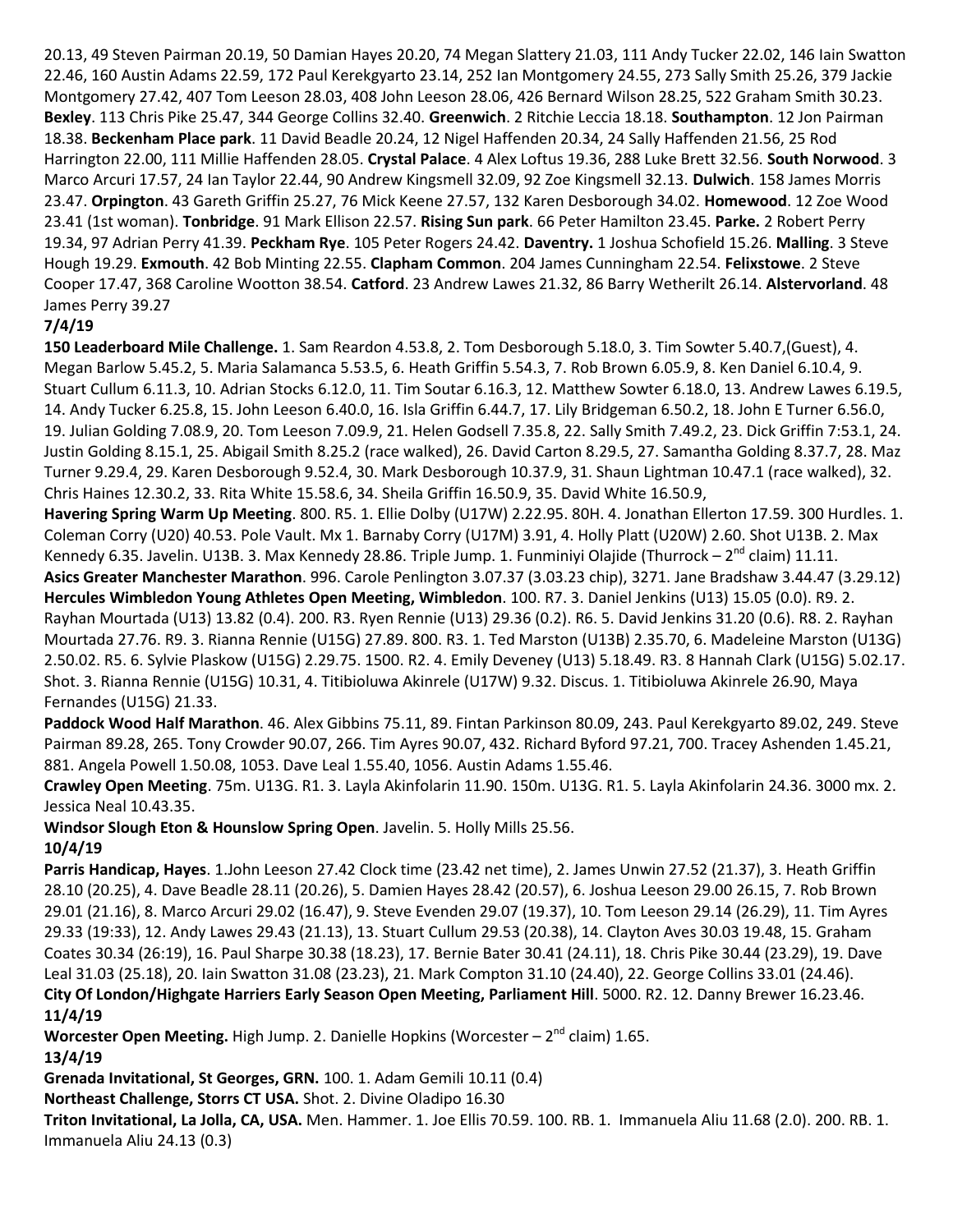**Hurricane Alumni Invitational, Coral Gables FL, USA**. Men. Triple Jump. 7. Stefan Amokwandoh 14.98 (0.8). Women. 800. 3. Katy Ann McDonald 2.07.97. 110H. Isabella Hilditch DNF. Triple Jump. 4. Kerri Davidson 12.47w (2.8).

**Southern Athletics League, Gillingham**. Men. 100. (-1.2) A. 1. Korede Awe 10.91. B. 1. Matthew Knight 11.10. N/S. George Pope 11.72. 200. A. 1. Dan Putnam 21.80. B. 1. Matthew Knight 22.08. N/S. Reece Nelson 23.39, Jordan Layne 24.33. 400. A. 1. Dan Putnam 48.08. B. 1. Jordan Layne 50.76. N/S Adam Herring 52.20. 800. A. 1. Ben Gardiner 1.57.11. B. 1. Prince Reid 2.02.59. 1500. A. 1. Lewis Mills 4.15.30. B. 1. Joseph Georgiadis 4.18.83. N/S. Prince Reid 4.31.97. 5000. A. 2. Ben Cockburn 16.11.59. B. 1. Ben Gardiner 16.26.90. 110H A. -. B. -. 400H. A. 1. Bailey Stickings 53.99. B. 1. Alex O Callaghan Brown 55.42. 2000s/c. A. 2. Henry Fisher 6.38.06. B. -. HJ. A. 3. Reece Nelson 1.65. B. 3=. Tim Ayres 1.00. LJ. A. 4. Reece Nelson 4.60. B. 4. Tim Ayres 3.71. TJ. A. 4. Tim Ayres 8.53. B. -. PV. A. 1. Ethan Kitteridge 3.30. B. 3. Tim Ayres 1.90. Shot. A. 4. Tim Ayres 7.27. B. -. Discus. A. 1. Dele Aladese 44.99. B. 4. Charlie Short 21.70. Javelin. A. 4. Charlie Short 26.43. B. 3. Tim Ayres 25.79. Hammer. A. 1. Charlie Short 36.78. B. 3. Tim Ayres 17.44. 4x100. 1. B&B 42.55. Korede Awe, Chizute Ogbedeh, Matthew Knight, Dan Putnam. 4x400. 1. B&B 3.20.83 Dan Putnam, Matt Knight, Oliver Briars, Jordan Layne. N/S B&B B. 3.31.30. Adam Herring, Alex O Callaghan Brown, Reece Nelson, Prince Reid. Women. 100. (-1.3) A. 3. Anastasia Davies 12.45. B. 1. Zsiriah Thomas 12.58. N/S. Molly Savage 13.19, Laura Brown 13.31, Grace Fullerton 13.61. 200. A. 2. Zsiriah Thomas 26.18. B. 1. Shakanya Osahon 26.83. N/S. Grace Scopes 26.61, Laura Brown 28.07. 400. A. 1. Krystal Galley 56.34. B. 1. Danielle Critchley 60.84. 800. A. 2. Danielle Critchley 2.20.61. B. 1. Jessica Neal 2.21.38. 1500. A. 1. Ellie Dolby 4.58.94. B. 1. Bethany Panton 5.21.24. 3000. A. 2. Ailhbe Barnes 10.57.37. B. 2. Amy Leach 11.12.51. 100H (-2.6). A. 1. Anastasia Davies 13.99. B. 1. Zoe Austridge 16.21. 400H. A. 3. Grace Scopes 68.14. B. 2. Holly Platt 74.41. 2000s/c. A. 1. Millie Smith 7.30.40. B. 1. Donelle Yapp 10.15.46. HJ. A. 3. Alice Prentice 1.45. B. 2. Holly Platt 1.40. LJ. A.3. Zoe Martial 4.98. B. 1. Eva Stephanou 4.47. TJ. A. 1. Molly Savage 9.71. B. 1. Holly Platt 9.12. PV. A. 1. Jenny Sheasby 2.60. B. -. SP. A. 1. Shaunagh Brown 13.89. B. -. DT. A. 1. Shaunagh Brown 43.84. B. 2. Eloise Locke 24.31. JT. A. 1. Eloise Locke 37.64. B. 1. Ruth Chappell 26.47. HT. A. 1. Shaunagh Brown 51.55. B. -. 4X100. 1. B&B. 49.59 Zsiriah Thomas, Anastasia Davies, Ruby Bridger, Molly Savage. 4x400. 1. B&B. 3.40.54 (League record) Dina Asher Smith, Shannon Hylton, Holly Mpassy, Krystal Galley.

Match Result. 1. B&B 230.5, 2. Medway & Maidstone 203, 3. Crawley 167.5, 4. Southampton 148.

**Southern Athletics League, Tooting**. 400. A. 2. Richard Morris (SLH – 2<sup>nd</sup> claim) 52.91. 110H. A. 1. Richard Morris 18.6. 400H. A. 1. Richard Morris 56.87.

**Southern Athletics League, Basildon**. 400. A.2. Deborah Martin (Ashford – 2<sup>nd</sup> claim) 60.6. Hammer. B. 4. Debora Martin 14.77.

**Southern Athletics League Norman Park**. Triple Jump. 1. A. Allison Wilder (S&D 2<sup>nd</sup> claim) 12.30.

**Parkruns. Bushy park**. 13 Yasmin Marghini 17.42. **Wimbledon Common**. 29 Tola Pearse 20.16. **Bromley**. 2 William Foxhall 17.36, 8 Hannah Clark 19.14 (1st woman), 12 Ted Marston 19.46, 47 Emily Deveney 21.17, 53 Megan Barlow 21.33, 121 Iain Swatton 23.34, 133 Stuart Cullum 23.58, 134 Damian Hayes 23.59, 172 Jamie White 24:50, 173 Sally Smith 24.50, 182 Madeleine Marston 25.00, 201 Graham Coates 25.25, 225 Tom Leeson 26.07, 226 John Leeson 26.08, 272 Bernard Wilson 27.19, 409 Graham Smith 31.09. **Bexley**. 11 Darren Corneille 20.44, 324 George Collins 32.38. **Hadleigh**. 60 Mick Keene 29.28. **Brockwell park**. 18 Eloise O Shaughnessy 19.29 (1st woman). **Beckenham Place**. 1 Marco Arcuri 17.16, 36 David Beadle 20.51, 46 Nigel Haffenden 21.23, 47 Mark Ellison 21.25, 49 Adrian Stocks 21.31, 54 Sally Haffenden 21.56, 59 Sarah Belaon 22.15, 76 Andy Tucker 23.01, 77 Jason Short 23.16, 160 Anne Cilia 26.49. **Bath Skyline**. 55 James Unwin 22.17. **Crystal Palace**. 12 Lewis Warren 19.49. **Lloyd park**. 31 Ian Taylor 22.48. **Upton House**. 69 Peter Hamilton 23.35. **Eden Project**. 44 Rod Harrington 22.06. **Dulwich**. 13 Ritchie Leccia 17.39, 70 Gabriella Martin 20.21, 76 Carys Firth 20.33, 165 James Morris 23.34. **Orpington**. 6 Harry Keene 20.15, 100 Karen Desborough 33.34. **Homewood.** 23 Zoe Wood 24.17. **Hazlehead, Aberdeen**. 6 Alex Loftus 19.15. **Longrun Meadow**. 39 Robert Perry 21.18, 378 Adrian Perry 38.38. **Cleethorpes**. 2 Ian Frith 17.05. **Peckham Rye**. 95 Peter Rogers 24.12. **Burnham and Highbridge**. 16 Thomas Sugden 20.09. **Exmouth**. 61 Bob Minting 23.00. **Jamaica Pond**. 209 Jackie Montgomery 28.01, 210 Ian Montgomery 28.03. **Catford**. 5 Blair Wilson 18.51, 37 Andrew Lawes 22.10, 53 Barry Wetherilt 23.38. **Foots Cray Meadows**. 88 Chris Pike 24.50. **14/4/19**

**Boston Marathon, Lincs**. 442. Zoe Kingsmell 4.25.06 (4.24.47)

**Boston Half Marathon, Lincs**. 477. Andy Kingsmell 2.26.13 (2.25.07)

**Brighton Marathon**. 94. Gareth Evans 2.56.54 (2.56.48), 144. Simon Harris 2.59.44 (2.59.39), 903. Damian Hayes 3.31.17 (3.30.21)

**Brighton Marathon 10km**. 5. Phil Sesemann 28.58, 9. Graham Rush 29.10, 47. Ross Braden 31.27, 66. Will Ruiz 32.42, 169. Ifetobi Salako 39.22

**Little Bromley 10km**. 13. Steve Cooper 34.44.

**Cambridge Harriers Young Athletes & Open, Sutcliffe Park.** 800. Mx 1. 2. Maria Salamanca (U13G) 2.43.21. Mx 2. 5. Emily Deveney (U13G) 2.39.1.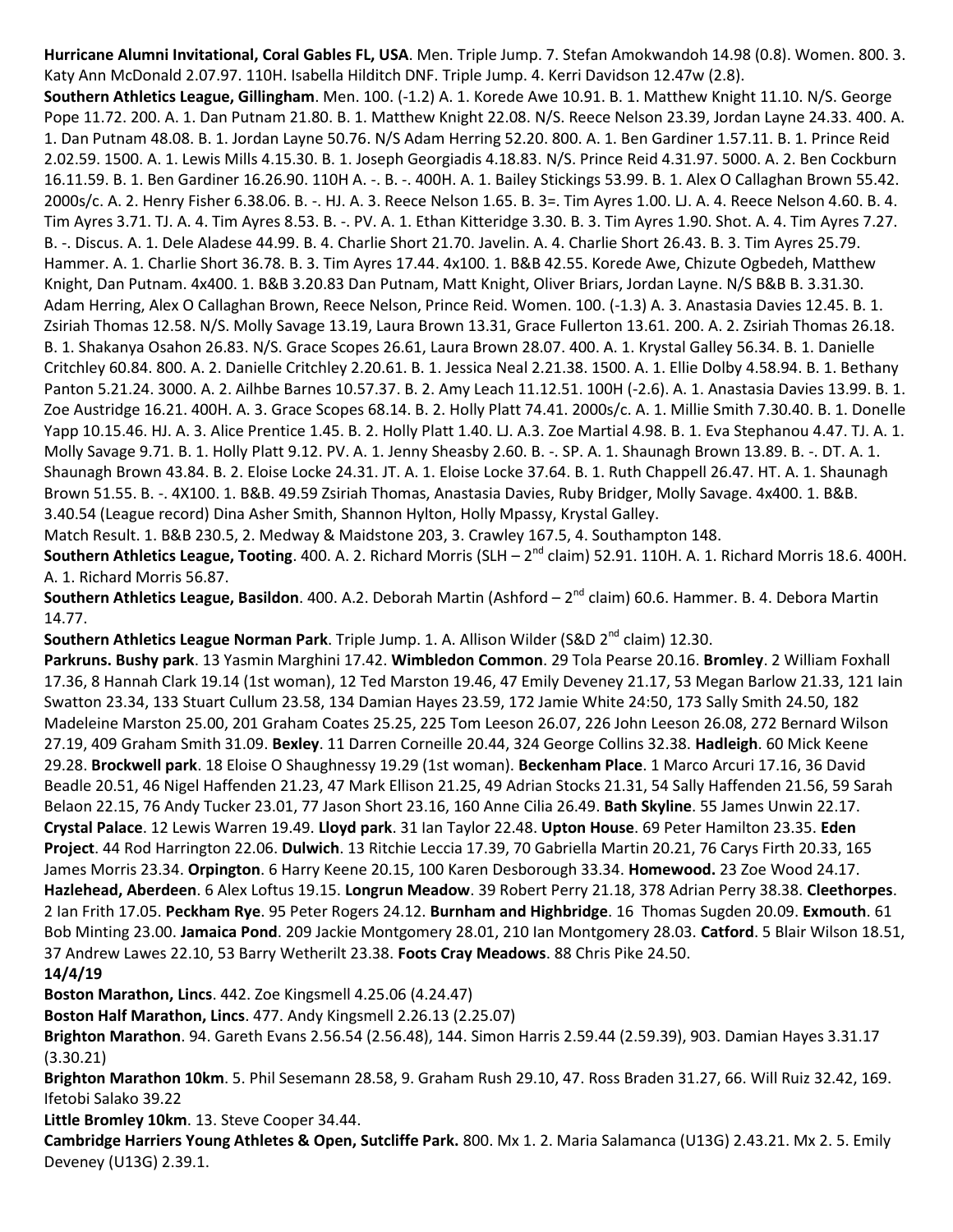# **15/4/19**

**Boston Marathon, USA**. 23. Scott Overall 2.17.37.

# **17/4/19**

**Watford Open Meeting.** 400. Mx. 2. Prince Reid 53.31.

**18/4/19**

**Pacific Coast, Long Beach CA USA**. 100. R2. 1. Immanuela Aliu 11.65 (-1.5). 200. R1. 1. Immanuela Aliu 23.81 (-2.1). **19/4/19**

**New Captains Classic And Combined Events.** Hammer. I. Tom Parker 63.46.

**19-21/4/19**.

**Mt Sac Relays, Torrance CA**. Long Jump. 9. Jahisha Thomas 6.29 (0.5).

**20/4/19**

**PURE Athletics/NTC Spring Classic, Clermont, FL, USA.** 200. R3. 2. Louise Evans 24.40 (4.0). 400. 2. Louise Evans 55.15. **LSU Alumni Gold, Baton Rouge LA USA**. 800. R1 2. Katy Ann McDonald 2.06.47.

**Larry Ellis Invitational, Princeton NJ USA**. Triple Jump. NM Kerri Davidson.

**Crawley Open Meeting.** 100. Mx. Race 2. 3. Zoe Austridge (U20W) 12.88 (0.3). R3. 3. Reece Nelson (U17M) 11.63, 4. Pedro Gleadall (U20M) 11.76 (0.9). R4. 6. Laura Brown (U20W) 13.35 (-0.2), R8. 2. Jessica Hennessey (U15G) 13.85 (-0.8). 200. Mx. R3. 6. Laura Brown 28.44 (0.0). R4. 1. Reece Nelson 22.94. R8. 3. Jessica Hennessey 28.81 (0.7). 800. Mx R4. 3. Lily Meers 2.26.30. R5. 3. Prince Reid (U20M) 2.05.16. 1500. Mx R3. Gabriella Martin (U15G) 5.14.34. 100H. 1. Zoe Austridge 15.60. 300H. U17W. 5. Kelsey Pullin 47.49. 400H. 1. Richard Morris (2<sup>nd</sup> clm) 56.04, 4. Coleman Corry (U20M) 57.54. 400H U17M. 3. Barnaby Corry 62.30. Javelin. U13B Max Kennedy 28.67. U15B. 2. Benjamin Platt 40.23, 3. Josh Buddle Smith 27.05. U20M Pedro Gleadall 55.04. Shot. U13B. Max Kennedy 6.44.

**London Inter Club Challenge (inc London Colleges League). Lee Valley**. 100. Mx. R5. 2. Sarah Abrams 12.55 (-1.5). 100H. 1. Anastasia Davies 13.71 (1.7). Pole Vault. Mx. 7= Jenny Sheasby 2.25. Javelin. A. 5. Jenny Sheasby 11.64.

**Parkruns. Banstead Woods**. 245 James Perry 43.55. Richmond. 3 Jonathan Vintner 18.04. **Bromley**. 4 Samuel Reardon 16.47, 7 Jake Leng 17.28, 9 Blair Wilson 17.35, 12 Roger Beswick 18.15, 22 Paul Kerekgyarto 18.57, 30 Amy Leach 19.29 (1st woman), 43 Ted Marston 20.00, 56 Ken Daniel 20.24, 57 Megan Slattery 20.25, 63 Nigel Haffenden 20.29, 99 Sally Haffenden 21.14, 125 Steve Pairman 22.00, 148 Damian Hayes 22.41, 155 Stuart Cullum 22.48, 165 Iain Swatton 23.04, 170 Ian Montgomery 23.11, 238 Austin Adams 24.34, 264 Mark Compton 25.18, 310 Claire Austridge 26.24, 322 Madeleine Marston 26.37, 361 Jackie Montgomery 27.23, 486 John Leeson 29.36, 492 Julia Pairman 29.55, 497 Tom Leeson 30.09, 555 Graham Smith 31.19, 681 Adrian Perry 35.21. **Bexley**. 37 Nick Barber 21.49, 50 Darren Corneille 22.50, 103 George Collins 25.23. Trelissick. 122 Holly Kibblewhite 27.12. **Beckenham Place park**. 6 Bertie Harrington 18.34, 25 Richard Byford 20.31, 42 Mike Simms 21.43, 44 James Unwin 21.57, 86 Rod Harrington 25.15, 101 William Slack 25.48, 172 Leszek Malynicz 31.45. **Norwich**. 154 James Morris 23.51. **Crystal Palace**. 8 Lewis Warren 19.16, 24 David Beadle 20.21, 293 Luke Brett 34.21. **Bournemouth**. 55 Jessica Neal 21.04, 148 Peter Hamilton 23.41. **Lloyd park**. 25 Ifetobi Salako 21.30, 59 Sarah Belaon 23.54. Catterick. 19 Arthur Starvis 19.57. **South Norwood**. 1 Marco Arcuri 17.36, 118 Zoe Kingsmell 31.21, 122 Andrew Kingsmell 31.37. **Durham**. 14 Jessica Keene 19.02, 16 Harry Keene 19.21, 171 Mick Keene 25.33. **Riddlesdown.** 23 Jane Bradshaw 20.57, 56 Jason Short 23.31. **Dulwich**. 15 Ben Cockburn 16.29. **Homewood park**. 31 Zoe Wood 24.21. **Lanhydrock**. 4 Alex Leggatt 20.06. **Peckham Rye**. 71 Peter Rogers 23.49. **Kesgrave.** 1 Steve Cooper 17.18. **Tewkesbury.** 13 Paul Ross-Davies 21.24. **Sizewell.** 37 Adrian Stocks 21.38. **Henstridge Airfield**. 22 Thomas Sugden 21.34. **22/4/19**

**Tonbridge Norman Fowler Memorial Open**. 75m. U11B. R1. 5. Samuel Barlow 13.15 (1.2). 150m. Mx R1. 1. Adaeze Anele (U13G) 21.25 (0.7). R5. 2. Marley Byfield 21.26 (U13B) (1.2), 4. Daniel Jenkins (U13B) 22.45. R6. 3. Tallulah Ndikanwu (U13G) 22.68 (1.5). R10. 5. Megan Barlow (U13G) 23.00 (0.6). R18. 2. Molly Savage (U17W) 19.43 (2.3). R19. 6. Jade Oni (U20W) 19.81 (1.7). 300. Mx R1. 3. Lily Meers (U15G) 46.32. R6. 2. Kelsey Pullin (U17W) 44.38. R12. 4. Oliver Bright (U17M) 39.11. R13. 3. Angus Harrington (U20M) 36.75. 600. U11mx. R2. 4. Samuel Barlow 2.10.24. mx R5. 8. Madeleine Marston (U13G) 2.01.05. R6. 5. Jessica Keene 1.41.40. R8. 1. Angus Harrington 1.20.02, 4. Oliver Bright 1.23.68. 1500. Men R1. George Shaw (15B) 4.47.85, 7. Harry Fage (U13B) 5.28.16, 9. Jed Starvis (U13B) 5.49.04. R2. 5. Arthur Starvis (U15B) 5.09.10. R3. 4. Jake Anthony (U15B) 4.37.23. R4. 1. Prince Reid 4.19.63. R5. 7. Henry Fisher 4.15.46. Women. R1. 1. Megan Barlow 5.24.97. R2. 3. Megan Slattery (U13G) 5.15.18, 6. Maria Salamanca (U13G) 5.24.71, 11. Amelie Willars (U15G) 5.55.86. R3. 2. Clare Elms (W55) 4.48.65, 6. Lily Meers 4.58.93, 7. Jessica Neal (U17W) 4.59.01, 8. Amy Leach (U20W) 5.04.82, 10. Emilie Deveney (U13G) 5.25.10. 3000 mx 12. Ted Marston (U15B) 11.33.72, 14. Ellie Osmond (U17W) 11.53.73. 70H U13G. R1. 2. Adaeze Anele 14.51 (-0.2). 75H. U15W. 3. Emily Algeo 13.72 (0.7). 80H U15B. 3. Jonathan Ellerton 15.91. 80H U17W. 6. Olivia Howlett 14.86. 2000 walk. 1. Carla Forsyth (U13G) 12.44.48. Pole Vault mx A. 1. Benjamin Platt (U15B) 3.10, 4=. Holly Platt (U20W) 2.70, 10 Oscar Witcombe (U15B) 2.30, 13=. Finn Kitteridge (U13B) 2.00. B. 2=. Barnaby Corry (U17M) 3.90, 8=.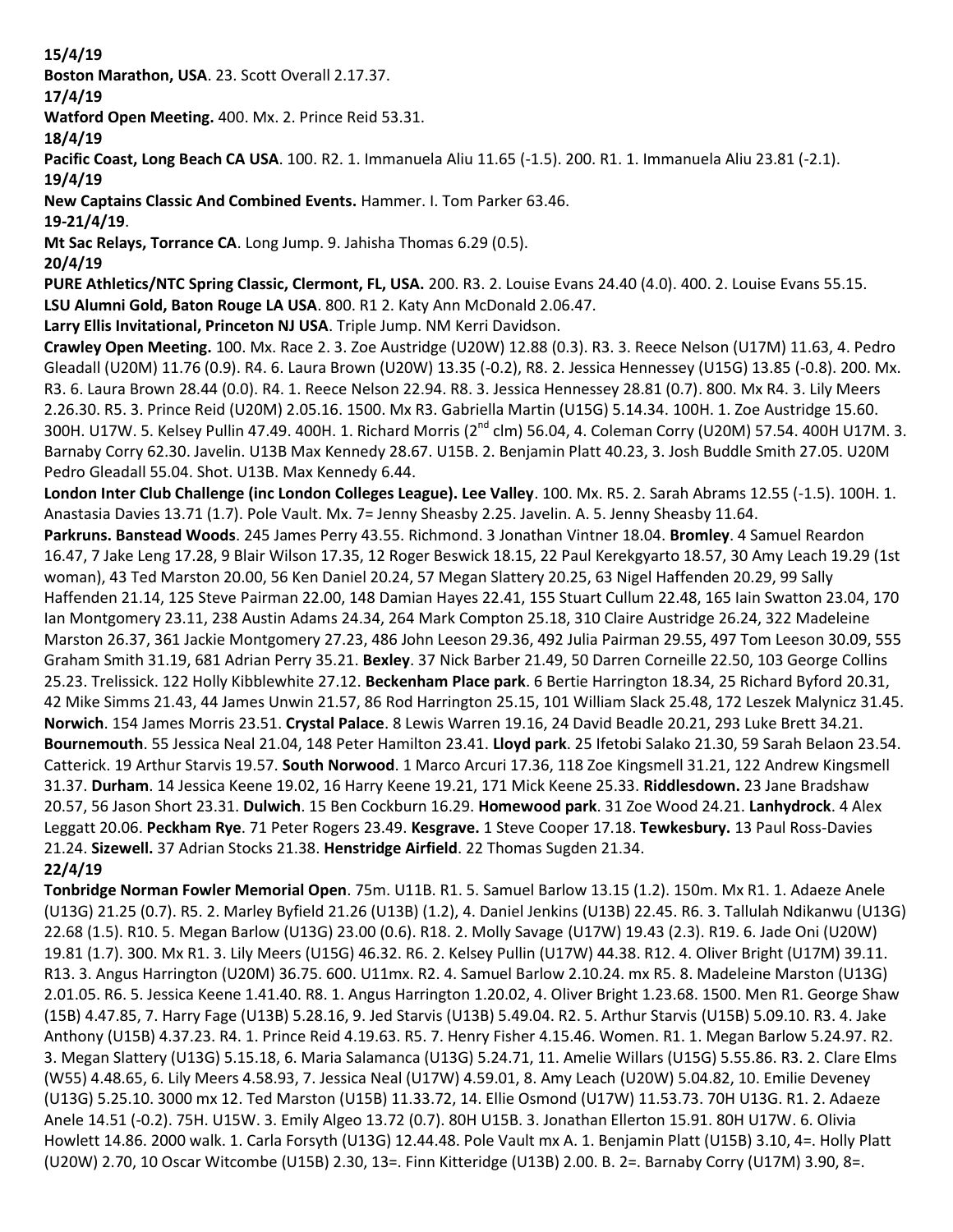Ethan Kitteridge (U17M) 3.20. Long Jump. U11mx. 18. Samuel Barlow 2.95. Men. 5. Dylan Carroll (U15B) 5.19, 20. Dennis Savage (U15B) 4.03, 21. Marley Byfield (U13B) 3.97. Women. 4. Zoe Martial (U20) 4.87, 5. Molly Savage 4.80, 6. Olivia Howlett 4.78, 7. Akeiyla Robinson Pascal (U17W) 4.68, 8. Annabel Duncombe (U17W) 4.63, 9. Kamilya Robinson Pascal (U20W) 4.58, 15. Daisy Snell 4.15, 25. Megan Barlow 3.55. Shot 5kg. 1. Dillon Claydon 11.73. Discus 1.5kg. 1. Dillon Claydon 39.67. Hammer 6kg. 1. Charlie Short 41.66. JT mx. 1. Lauren Farley 39.70. JT U13B. 3. Max Kennedy 25.88. **24/4/19**

#### **Lee Valley Open**

100. mx R2. 4. Michael Damoah 11.09 (4.9), R5. 6. Holly Mills 12.04 (3.5). 200. Mx R2 5. Michael Damoah 22.73 (1.1), R5. 6. Holly Mills 24.99 (0.8).

#### **26-27/4/19**.

**Virginia Grand Prix. USA**. Hammer. 2. Tom Parker 62.35.

#### **27/4/19.**

#### **Youth Development League, Lower Age Group, Premier Division One, Tooting.**

Under 15 Boys. 100. A. 6. Tye Stanislaus 13.7. B. 3. Ralph Baker 12.9. N/S. A. 5. Kieran Blake 13.3, 6. Ethan Alapafuja 13.7. 200. A. 1. Adam Islam-Medeaux 23.8. B. 5. Kieran Blake 26.9. 300. A. 1. Connor Sutton 38.5. B. 1. Adam Islam – Medeaux 39.2. 800. A. 1. Jake Anthony 2.09.0. B. 5. Arthur Starvis 2.26.5. N/S. A. 2. Ted Marston 2.38.4. B. 2. Oles Chabon 2.36.2. 1500. A. 3. Alessio Tutt 4.44.3. B. 6. Oscar Witcombe 5.25.4. 80H. A. 3. Oliver Robertson 12.9. B. 5. Jonathan Ellerton 16.5. 4x100. 5. B&B 51.2. 4X300. 2. 2.47.6. High Jump. A. 3=. Oliver Robertson 1.50. B. 5. Ethan Alapafuja 1.30. Long Jump. A. 2. Dylan Carroll 5.03. B. -. Pole Vault. A. 1. Ben Platt 2.60. B. 2. Oscar Witcombe 2.10. Shot. A. 3. Brydon Duncan 10.82. B. 2. Kieran Blake 8.85. Discus. A. 2. Brydon Duncan 27.78. B. 4. Josh Buddle Smith 13.20. Javelin. A. 1. Ben Platt 42.96. B. 2. Josh Buddle Smith 26.97. Hammer. A. 4. Oscar Witcombe 9.83. B. 4. Jonathan Ellerton 7.13. Under 15 Girls. 100. A. 2. Faith Akinbilege 13.0. B. 4. Kelsey Calladine Smith 13.9. N/S. A. 4. Kodi-Rhys Agyeman 14.2. B. 2. Tianna Lewis 14.0. 200. A. 2. Faith Akinbilege 27.3. B. 4. Rianna Rennie 28.7. 300. A. 1. Amarisa Sibley 43.5. B. 3. Sylvie Plaskow 46.7. 800. A. 1. Cameron Kelly Gordon 2.27.2. B. 2. Olivia Wauters 2.33.3. N/S. A. 2. Isabella Louth 2.48.8. B. 1. Gabriella Martin 2.30.6. 1500. A. 1. Lily Meers 4.55.4. B. 1. Hannah Clark 4.57.4. 75H. A. 5. Emily Algeo 13.5. B. 5. Faith Mpassy 16.9. 4x100. 3. B&B 53.0. 4X300. 1. B&B 3.01.8. High Jump. A. 6. Elena Duncombe 1.40. B. 4. Faith Mpassy 1.35. Long Jump. A. 4. Faith Mpassy 4.56. B. 3. Elena Duncombe 4.23. Pole Vault. A. -. B. -. Shot. A. 3. Rianna Rennie 10.14. B. 3. Natalie O'Docherty-Veru 7.73. Discus. A. 4. Sofia Elliott 20.84. B. 3. Natalie O'Docherty-Veru 20.59. Javelin. A. 2. Rianna Rennie 27.28. B. 3. Emily Algeo 15.37. Hammer. A. 4. Sofia Elliott 27.97. B. 4. Amelie Willars 14.64. Under 13 Boys. 100. A. 3. Ruben Stober 13.7. B. 6. Rayhan Mourtada 14.8. N/S. A. 3. Marley Byfield 14.6. B. 3. Daniel Jenkins 15.6. 200. A. 6. Rayhan Mourtada 29.8. B. 5. Daniel Jenkins 32.6. 800. A. 4. Jasper Brooks 2.39.8. B. 4. Amir Dudhia 2.44.2. N/S. 3. Jed Starvis 2.48.9. 1500. A. -. B. -. 75H. A. 5. Rayhan Mourtada 14.4. B. 4. Marley Byfield 15.9. 4x100. 5. B&B 56.8. High Jump. A. 6. Finn Kitteridge 1.20. B. -. Long Jump. A. 4. Jaspar Brooks 4.20. B. 5. Marley Byfield 3.84. Shot. A. 5. Max Kennedy 6.19. B. 4. Finn Kitteridge 5.49. Javelin. A. 2. Max Kennedy 28.98. B. 2. Finn Kitteridge 23.42. Under 13 Girls. 75. A. 3. Adaeze Anele 10.7. B. 2. Alexia Moren-Rosado 11.2. N/S. A. 3. Azizah Olatunji 11.5. B. 2. Dora Ivanova 11.4. 150. A. 3. Adaeze Anele 21.0. B. 1. Nina Whitter 20.7. 800. A. 1. Emily Deveney 2.38.3. B. 1. India Blakey 2.43.0. N/S. A. Alyssa Firla 2.44.0. B. 1. Maria Salamanca 2.45.7. 1200. A. 2. Molly-May Mooney-Clarke 4.14.0. B. 1. Amber Cockburn 4.18.1. 70H. A. 4. Amber Cockburn 12.5. B. 1. Daisy Snell 12.9. 4x100. 3. B&B 56.3. High Jump. A. 3. Daisy Snell 1.25. B. 3. Megan Barlow 1.20. Long Jump. A. 3. Daisy Snell 4.06. B. 3. Megan Barlow 3.38. Shot. A. 4. Nina Whitter 5.22. B. 3. Madeleine Marston 5.22. Javelin. A. 2. Amber Cockburn 22.47. B. 1. Islay Pearson 13.49.

# **LSU Invitational, Baton Rouge, LA USA.** 1500. R1. 2. Katy Ann McDonald 4.31.02.

**Desert Heat Classic, Tuscon AZ USA**. 100. R1. 2. Immanuela Aliu 11.50 (0.1). 200. R2. 1. Immanuela Aliu 24.44 (1.6). **Loughborough Open.** 200. 1. Dan Putnam 21.59 (2.6). 800. 1. Jacob Brown 1.53.52. 1500 R1. 2. Will Fuller 4.01.37. 3000. 1. Will Fuller 8.29.34, 7. Charlie Davis 8.44.53. 400H 3. Bailey Stickings 56.39. Women. 100H 1. Marcia Sey 13.92 (3.2) **Southern Athletics League, Norwich**. Hammer A. 2. Gemma Vickery (City Of Norwich – 2<sup>nd</sup> claim) 52.22. Discus A. 4. Gemma Vickery 22.35.

**Parkruns**. **Basingstoke**. 448 James Perry 38.56. **Bromley**. 3 Ian Firla 18.03, 13 Thomas Sugden 19.29, 21 Stuart Cullum 20.07, 28 Steve Pairman 20.22, 57 Paul Kerekgyarto 21.23, 76 Andy Tucker 22.01, 102 James Unwin 23.09, 179 Mike Simms 25.03, 296 Tom Leeson 27.47, 297 John Leeson 27.47, 360 Mick Keene 29.02, 376 Julia Pairman 29.24, 451 Graham Smith 31.17. **Beckenham Place park**. 15 David Beadle 20.17, 102 William Slack 25.59, 169 Luigi Arcuri 31.27. **Cannon Hill, Birmingham**. 424 Zoe Kingsmell 28.19, 452 Andrew Kingsmell 28.59. **Lloyd park**. 14 Ifetobi Salako 20.52. **Hoblingwell**. 9 Nigel Haffenden 23.26, 10 Sally Haffenden 23.27 (1st lady). **Dulwich.** 138 James Morris 23.18. **Orpington**. 7 Harry Keene 21.06, 48 Dave Leal 25.18. Homewood. 27 Zoe Wood 24.37. **Tonbridge**. 107 Mark Ellison 23.04. **Folkestone**. 22 Darren Corneille 21.17. Haga. 11 Bertie Harrington 19.35. **Queenstown**. 1 Sam Agnew 19.31. **Felixstowe.** 70 Caroline Wootton 38.03. **Catford.** 30 Andrew Lawes 21.33, 72 Barry Wetherilt 24.01, **Foots Cray Meadows**. 26 Peter Hamilton 24.04. Kingdom. 126 Adrian Perry 39.29.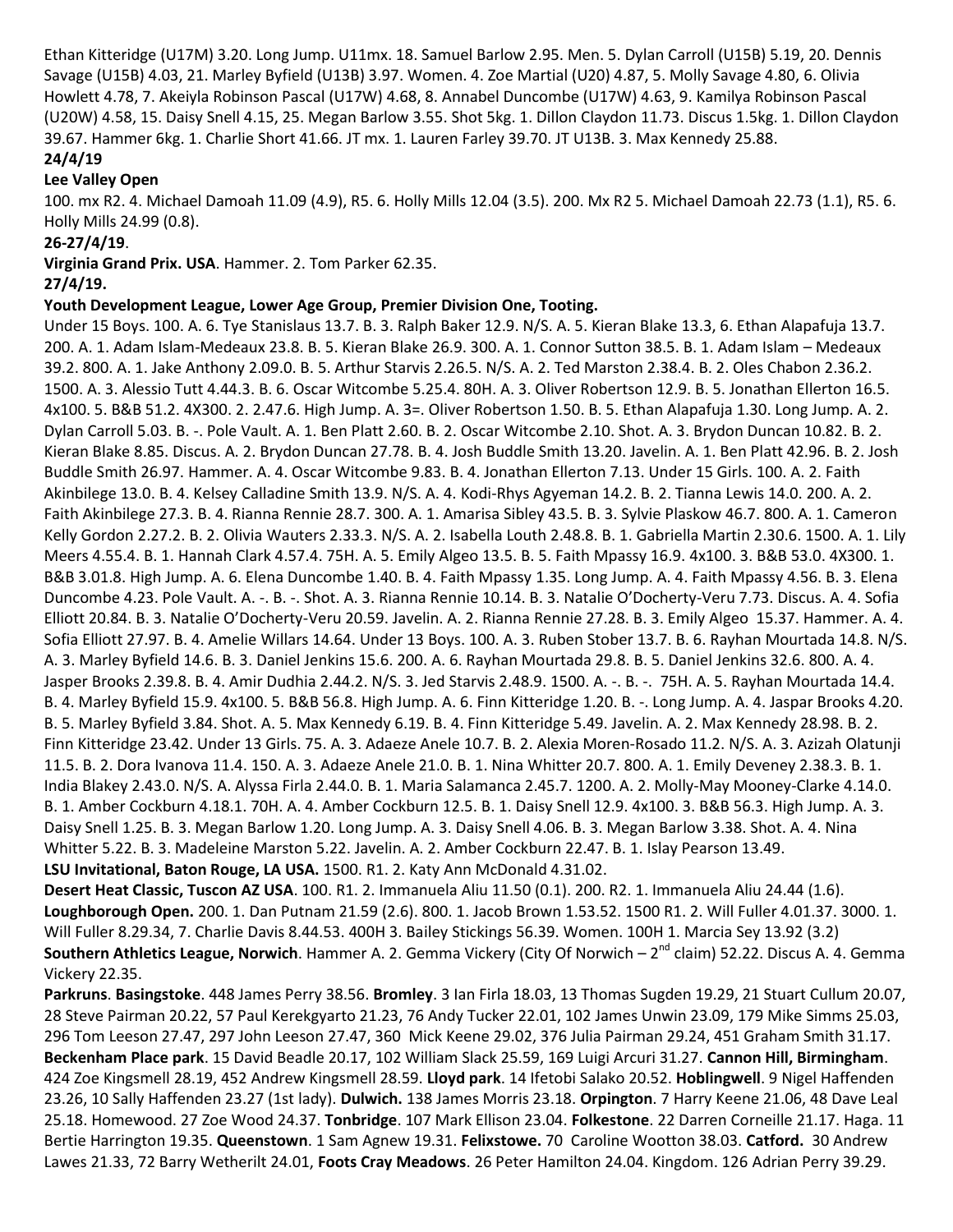#### 28/4/19

**Virgin London Marathon**. 402 Alex Gibbins 2.39.42, 1304 Luca Ercolani 2.52.52, 2218 Blair Wilson 2.59.47, 2449 Paul Sharpe 3.02.00, 3358 Jonathan Vintner 3.10.17, 3798 William Brindley 3.13.37, 4038 Len Crowder 3.15.05, 6026 Marc Knowles 3.27.07, 6119 Steve Evenden 3.27.32, 6410 Clayton Aves 3.28.44, 6502 Damian Hayes 3.29.04, 6592 Mike Simms 3.29.23, 8530 Nick Barber 3.38.05, 8815 Richard Hall 3.39.15, 13438 Ian Montgomery 3.56.24, 25612 Gerry Alger 4.41.27, 30886 Anita Evenden 5.03.07, 37147 Dick Griffin 5.43.08. **London Boroughs Mini Marathon**. 15-17 Boys. 1. Oliver Bright 14.39, 13. Joel Rooney 15.48, 21. Matthew Francis 16.10, 22. Joseph Georgiadis 16.10, 38. Peter Guy 16.33, 58. Jake Leng 17.01, 96. Ben Gardiner 18.28, 97. Henry Fisher 18.28, 120. Justin Stover 19.21. 15-17 Girls. 6. Sophie Hoare 18.09, 15, Jessica Neal 18.49, 16. Tola Pearse 18.58, 26. Sabrina Mannes 19.22, 29. Ellie Osmond 19.32, 36. Zoe White 20.16. 14-15 Boys. 25. Sam Reardon 16.59, 26. Tom Brash 17.03, 32. Matthew Smith 17.14, 38 Alessio Tutt 17.26, 47. George Shaw 17.38. 14-15 Girls. 3. Hannah Clark 17.50, 17. Laura Mannes 18.42, 20. Imogen Hadley 18.49, 21. Zakia Mossi 18.50, 23. Lily Meers 19.02, 24. Daniella Harper 19.03, 30. Ailbhe Barnes 19.24, 31. Olivia Berry 19.25, 57. Ellie Dolby 20.14, 62. Amelia Middleton 20.35. 11- 13 Boys. 14. Alexander Middleton 17.48, 40. Oscar Witcombe 18.36, 55. Josh Healey 18.51, 120. Franco Hillier 19.58. 11-13 Girls. 4. Gabriella Martin 19.08, 14. Tallulah Ndikanwu 19.44, 18. Megan Slattery 19.51, 24. Francesca Middleton 20.02, 27. Megan Barlow 20.06, 46. Emily Deveney 20.30, 76. Faith Mpassy 21.01.

**Medway & Maidstone Open Meeting, Gillingham**. 100. Mx R1 R6 2. Zuriel Nwogwugwu (U13B) 13.66 (-0.7). 200 mx 5 1. Ethan Alapafuja (U15B) 27.97, 2. Reynaldo Guevara (M40) 28.38. 300 mx 2. 1. Ethan Alapafuja 42.80. Pole Vault. Mx 3. Lois Warden 3.40. Long Jump. Mx B 1. Zuriel Nwogwugwu 4.37, 10. Amber Cockburn 3.72. Discus. U17M. 1. Barnaby Spear 35.27. Hammer U20. 2. Charlie Short 40.12.

**Brown Springtime Invitational, Providence**. Shot. Divine Oladipo 15.84. Discus. Divine Oladipo 51.06. **29/4/19**

**So Clean Blackheath & Bromley Harriers Open Meeting**. 1500m SChase. 2. Livvy Berry (U17W) 5.24.86, 5. Ailbhe Barnes (U17W) 5.33.27, 6. Ellie Dolby (U17W) 5.34.48, 7. Ellie Osmond (U17W) 5.50.14. 100m. R1 ( -0.1) 1. Matthew Knight (U20M) 11.05, 3. Ben Sutton (U20M) 11.34, 4. Myles Xavier (U20M) 11.44, 5. Oliver Briars (U17M) 11.57, 6. George Pope (U20M) 11.59, 7. LJ Wright (U20M) 11.96. R2 (0.0). 1. Leo Mccallum (U17M) 12.06, 5. Emily Kerr (U15G) 13.46, R3 (0.3) 1. Shakanya Osahon (U17W) 12.81, 2. Tianna Haynes (U17W) 13.14, 4. Katia Cienciala (U20W) 13.16, 5. Nathan Firla (U15B) 13.28, 7. Sophie Kerr (U15G) 13.47. R4. (0.7) 2. Molly Savage (U17W) 13.07, 3. Jade Oni (U20W) 13.16, 4. Grace Fullerton (U20W) 13.27, 7. Lauren Farley (U20W) 13.72, 8. Belinda Clark 13.83. R5 (0.7). 1. Achieng Oneko (U17W) 13.58, 2. Tom Phillips (M65) 13.65, 3. Ruben Stober (U13M) 13.67, 4 Olivia Knight (U20W) 13.68, 5. Sophia Harper (U20W) 13.70, 8. Jessica Hennessey (U15G) 14.15. R6. (-1.2) 2. Annabel Duncombe (U17W) 13.98, 5. Alexandra Kelsey (U20W) 14.22. R7. (0.0). 1. Chloe Quayso (U15G) 14.10, 2. Helen Godsell (W65) 14.75, 4. Azizah Olatunji (U13G) 15.06, 6. Daniel Jenkins (U13B) 15.13, 7. Alyssa Firla (U13G) 15.13. R8. (-0.4). 3. Nina Whitter (U13G) 14.22, 5. Alexia Moren-Rosado (U13G) 14.85, 6. Megan Barlow (U13G) 15.61, Daisy Snell (U13G) DNF. 2000m SChase. R1. 1. Lewis Mills (U20M) 6.03.21, 3. Ben Gardiner (U20M) 6.15.48, 4. Aaron Enser (2nd claim) (U20M) 6.25.55, 5. Henry Fisher (U20M) 6.32.57. 800m. R1. 2. Samuel Reardon (U17M) 1.58.23, 3. Prince Reid (U20M) 2.04.39, 4. Jake Anthony (U15B) 2.08.90, 5. Matthew Smith (U15B) 2.08.96, 6. Bailey Marks (U17M) 2.14.17. R2. 3. William Foxhall (U17M) 2.19.66, 5. Hannah Clark (U15G) 2.26.60, 6. Bethany Panton (U17W) 2.27.48, 7. Daniella Harper (U17W) 2.28.10, 9. Lily Meers (U15G) 2.30.76, 10. Jessica Neal (U17W) 2.31.37. R3. 1. Thomas Sugden (U15B) 2.19.06, 2. Arthur Starvis (U15B) 2.21.50, 3. Nathan Firla (U15B) 2.30.36, 4. Ted Marston (U15B) 2.30.62, 5. Tallulah Ndikanwu (U13G) 2.31.68, 6. Emily Deveney (U13G) 2.32.17, 7. Oles Chaban (U15B) 2.32.75, 8. Olivia Wauters (U15G) 2.33.30, 9. Cara Gould (U15G) 2.37.20. R4. 2. Jasper Brooks (U13B) 2.37.47, 3. Molly Mooney-Clarke (U13G) 2.38.76, 4. Sofia-Plum Maher (U15G) 2.42.01, 6. Megan Barlow (U13G) 2.43.47, 7. Alyssa Firla (U13G) 2.44.66, 9. Jed Starvis (U13B) 2.45.61, 10. Sofia Loader (U15G) 3.09.89. 200m. R1. (-0.1). 1=. Reece Nelson (U17M) 22.82, 1= Oliver Briars (U17M) 22.82, 4. Charles Nortey (U17M) 24.28. R2. (0.0). 1. Jacob Byfield (U17M) 23.99, 2. Leo Mccallum (U17M) 24.33, 4. Holly Mpassy (U17W) 26.24, 5. Shakanya Osahon (U17W) 26.88. 200m. R3. (0.0). 2. Tianna Haynes (U17W) 27.06, 3. Karina Harris (U20W) 28.02, 3. Belinda Clark 28.02, 6. Achieng Oneko (U17W) 28.66. R4. (0.5). 2. Ethan Alapafuja (U15B) 27.77, 3. Laura Brown (U20W) 28.00. R5.(-0.1). 1. Marley Byfield (U13B) 29.46, 3. Chloe Quayso (U15G) 30.48, 4. Helen Godsell (W65) 31.22. R6. (0.2). 2. Claudia Baker (U17W) 29.02, 3. Daisy Snell (U13G) 29.81, 4. Nina Whitter (U13G) 29.99, 5. Alexia Moren-Rosado (U13G) 30.95, 6. Madeleine Marston (U13G) 32.29. 400m. R1. 2. Coleman Corry (U20M) 51.33, 4. Harley Sitwell (U20M) 56.06, 5. Darren Corneille (M35) 62.59. R2. 1. Harbey Blanden (U17M) 59.55, 2. Simon Parish (M45) 59.87, 3. Kelsey Pullin (U17W) 63.34, 5. Belinda Clark 66.27. 1500m. R1. 1. Millie Smith (U20W) 4.54.28, 2. Ian Firla (M45) 4.58.06, 3. Joshua Dowling 5.00.94, 4. Amy Leach (U20W) 5.05.43, 5. Carys Firth (U15G) 5.23.97, 6. Maria Salamanca (U13G) 5.25.95, 7. Amie Gould (U13G) 5.28.47, 8. Isabella Louth (U15G) 5.34.96, 9. Amelie Willars (U15G) 5.48.56. Pole Vault. Pool 1. 2.Oscar Witcomb (U15B) 2.20. 3. Finn Kitteridge (U17M) 1.90, 4. Charlie Platt (U11B) 1.50. 5. Reynaldo Guevara (M40) 1.30. Pool 2. 1. Barnaby Corry (U17M) 3.92, 2. Ethan Kitteridge U13B) 3.50, 4. Ben Platt (U15B) 3.10. Shot. Under 17 women. 1.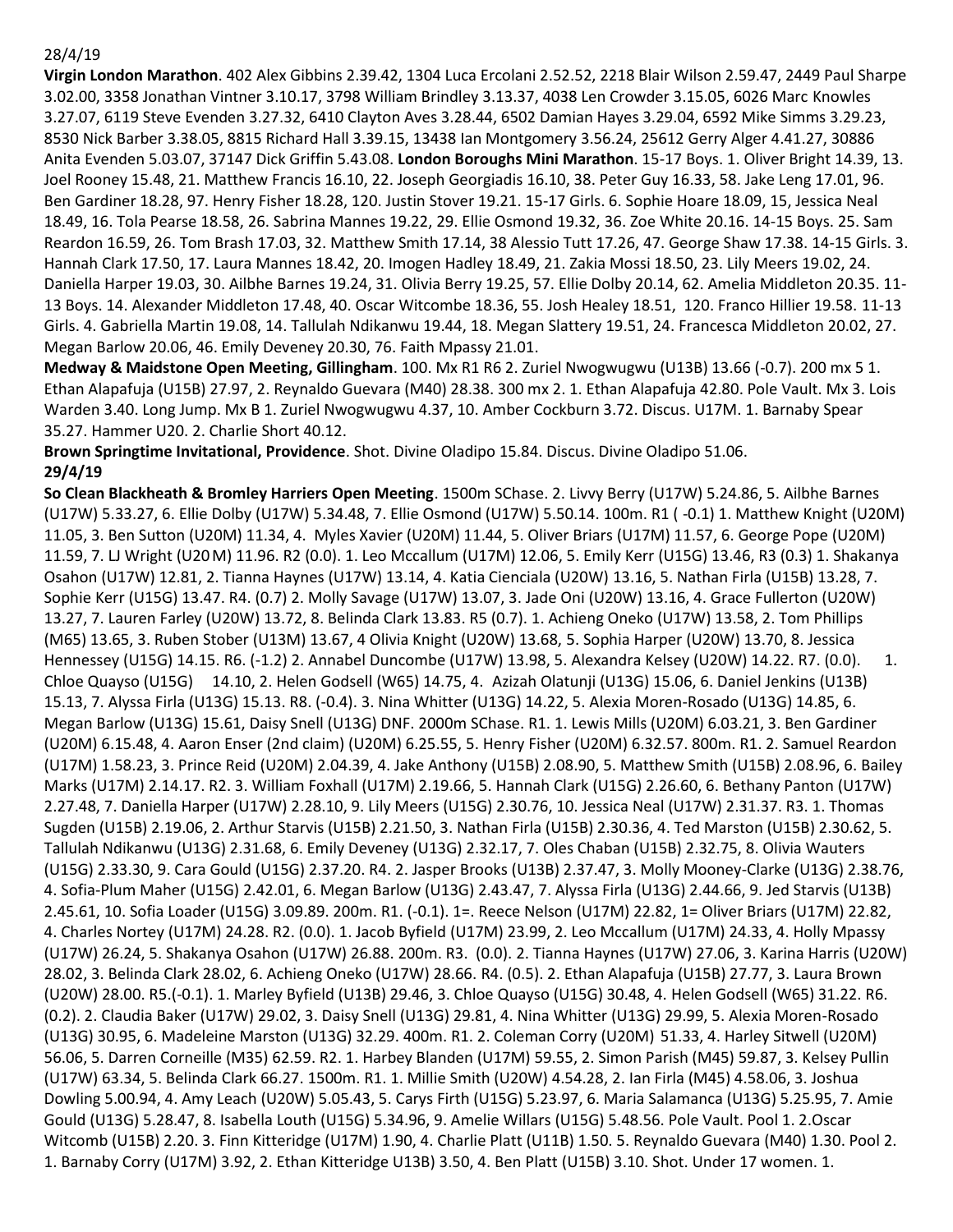Titibioluwa Akinrele 9.09. Under 20 W. 1. Hannah Macauley 10.05. Under 20 Men. 1. Philip Bartlett (2nd claim) 12.27, 2. Pedro Gleadall 10.29. Under 13 Girls. 1. Erin Simpson 5.10, 2. Madeline Marston 4.77. Under 15 girls. 2. Faith Mpassy 6.37. Under 13 Boys. 1. Max Kennedy 7.25, 2. Finn Kitteridge 5.88, 3. Maxwell Stober 5.60. Under 15 Boys. 1. Brydon Duncan 10.37. Discus. Under 13 Boys. 1. Max Kennedy 15.75. Under 15 Boys. 1. Brydon Duncan 32.83. Under 15 Girls. 1. Sofia Loader 15.64. Under 17 Women. 1. Titobioluwa Akinrele 30.06. Under 20 women. 1. Hannah Macauley 38.67. Under 17 Men. 1. Barnaby Spear 34.65. Under 20 Men. 1. Philip Bartlett (2nd claim) 40.06, 2. Pedro Gleadall 36.04. Senior Men. 2. Reynaldo Guevara (M40) 16.57.

**BMC Regional Races, Leeds**. 800. A. 5. James Habergham 1.54.62, 7. Declan Neary 1.55.38. 3000. 5. Josh Schofield 8.22.80.

### **100 Years ago in April 1919 (sort of)**

The disruption caused by the Great War meant the Spring and Summer months were quiet. Gazettes record those who had been demobilised and those who were still serving. However, one nugget of an article appeared courtesy of C G Wood entitled "The Raid On Brussels 1887". In that year the British colony in Brussels arranged an Athletic Meeting to celebrate the Jubilee of Queen Victoria. A small group of Blackheath members travelled to compete.

King Leopold of Belgium offered a gold watch made by himself as prize of the principal race, a 200 metres scratch race and called the Championship Of Europe. C G Wood won the race and describes his prize… "The case is made from two 100 franc gold coins with the works placed between. It is unique as no one save the King is allowed to deface the coinage of Belgium. The watch is a splendid timekeeper and has gone for thirty years without a breakdown".

Wood had also hoped to win the 100 metre handicap race as the prize was "an exceptionally handsome jug given by the Prince Of Wales, afterwards King Edward V11". He felt he was beaten by the handicapper.

The small Blackheath group won eleven prizes with Frank Denham first in the 120 hurdles, the half mile hurdles and the one mile flat. The British Ambassador Lord Vivian presented the prizes and in the evening presided over a big dinner for the group. Wood recalls "After dinner some of the Belgian bloods took us round the city, but I expect our adventures, if I wrote an account of them, would not be printed in the B.H. Gazette.

Wood was known as the "Flying Farmer" and was the first Englishman to break 22 seconds for 220 yards and also the first to break 50 seconds for 440 yards.

#### **75 years ago in April 1944**.

At the AGM on the 1<sup>st</sup> of April, Club Membership stood at 823 of whom 282 were Life Members.

It was reported that "At the annual general meeting of the Amateur Athletic Association, in the absence of Lord Burghley, Past President H F Pash was unanimously appointed to the Chair. This is probably the first time that a Blackheath Harrier has presided at a general meeting of the governing body".

The Clubhouse was made use of by Pre Service Units for an inter team cross country race, and by the cadets of the Kings Royal Rifles who held a three and a half mile race. The latter was followed by "a wonderful cold supper, consisting of spam, potatoes, lettuce, watercress, spring onions and beetroot, together with the usual bread, cheese and beer."

#### **50 years ago in April 1969**

At a special general meeting to inaugurate Centenary Year, Sydney Wooderson is elected President. The meeting ends with a mass visit to the committee room in the cottage which Past Presidents have refurbished in memory of their deceased colleagues.

The Centenary 100 x 1 mile relay takes place against Belgrave Harriers, Cambridge Harriers and Croydon Harriers. It started at 9am and by 12 midday Belgrave were two miles clear. President Sydney Wooderson took the stage at 1.15 "his continuing popularity being reflected in the number of cameramen (both amateur and professional) clamouring around the track during this most memorable relay leg". The race hotted up as the gap on Belgrave closed. The lead changed four times in the last 10 miles and Alan Brent brought the Club home first in 8 hours 38 minutes and 4.6 seconds.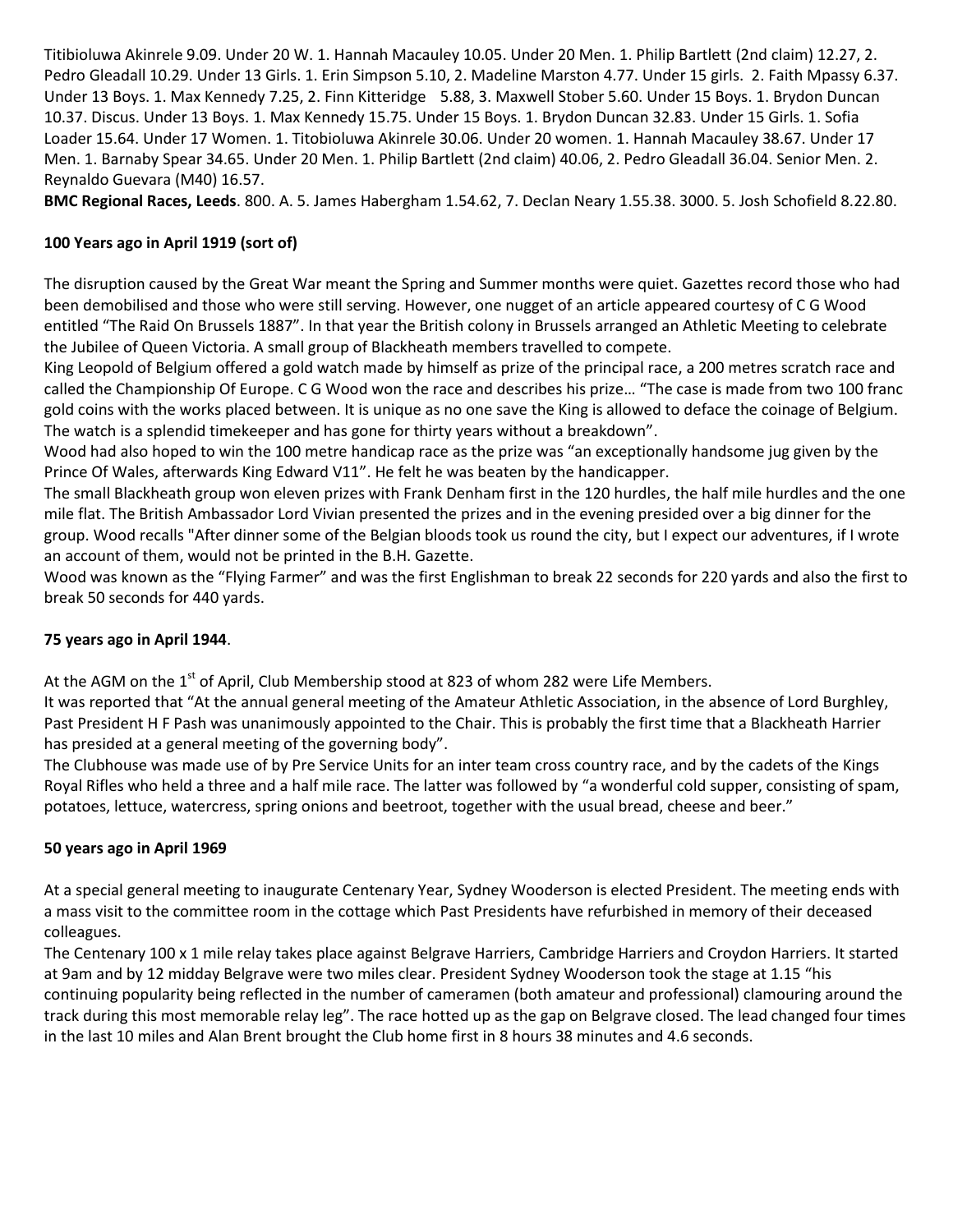**25 years ago in April 1994**. After finishing second in the Southern 12 Stage Road Relay, the Club finish in third place at the National event at Sutton Coldfield, their highest ever position.



B. J Harrison, P Calnan, P Hogston, M Steinle, M Colpus, A Guilder, J Barton. F. G Arthey, D Taylor, D Lee, P Brice, S Newport Tanya Blake finishes in 17<sup>th</sup> place in the World Student Cross Country Championships in Limerick, and represents Great Britain in the World Relay Championships.

Bill Foster is the Club's first man home in the London Marathon. He finishes 29<sup>th</sup> in 2.17.16.The Under 20 men begin the defence of their National Junior Athletics League title with a win in the first match at Harrow. Daphne Reed is the first woman to be elected Kent President.

#### **20 years ago in April 1999.**

Spencer Newport is the Club's first man home in the London Marathon with a time of 2.24.51. Colin Norris is first in the 11- 12 year olds race in the Mini Marathon. Mike Peel continues his record of completing every London Marathon.

# **15 years ago in April 2004**

Spencer Newport is the Club's first finisher in the London Marathon in a time of 2.22.31. Dick Griffin completes his 100<sup>th</sup> Marathon. Katie Murray wins the Boroughs Mini Marathon for 13-14 year olds. Mike Peel continues his record of completing every London Marathon. The Club's runners raise funds for the Parkinson's Appeal for a Deep Brain Stimulation unit.

The Senior Men finish second in the Ostend Relays while the Masters team finishes third.

Sprinters Julian Golding and Dwayne Grant are part of a Great Britain relay team that compete in the Penn Relays. Michael Skinner acts as a pacemaker in a mile race to commemorate the 50<sup>th</sup> anniversary of Sir Roger Bannister breaking the four minute mile.

# **10 years ago in March 2009**

First man home in the London Marathon is Alex Gibbins in 2.36.54. The Club's runners are raising funds for CRY (Cardiac Arrest in The Young). Georgina Kennedy is first in the 11-12 year olds race in the Mini Marathon. Mike Peel continues his record of completing every London Marathon.

Best performance at the Young Athletes warm up meeting comes from under 15 Dina Asher Smith who runs the 300 metres in 42.1.